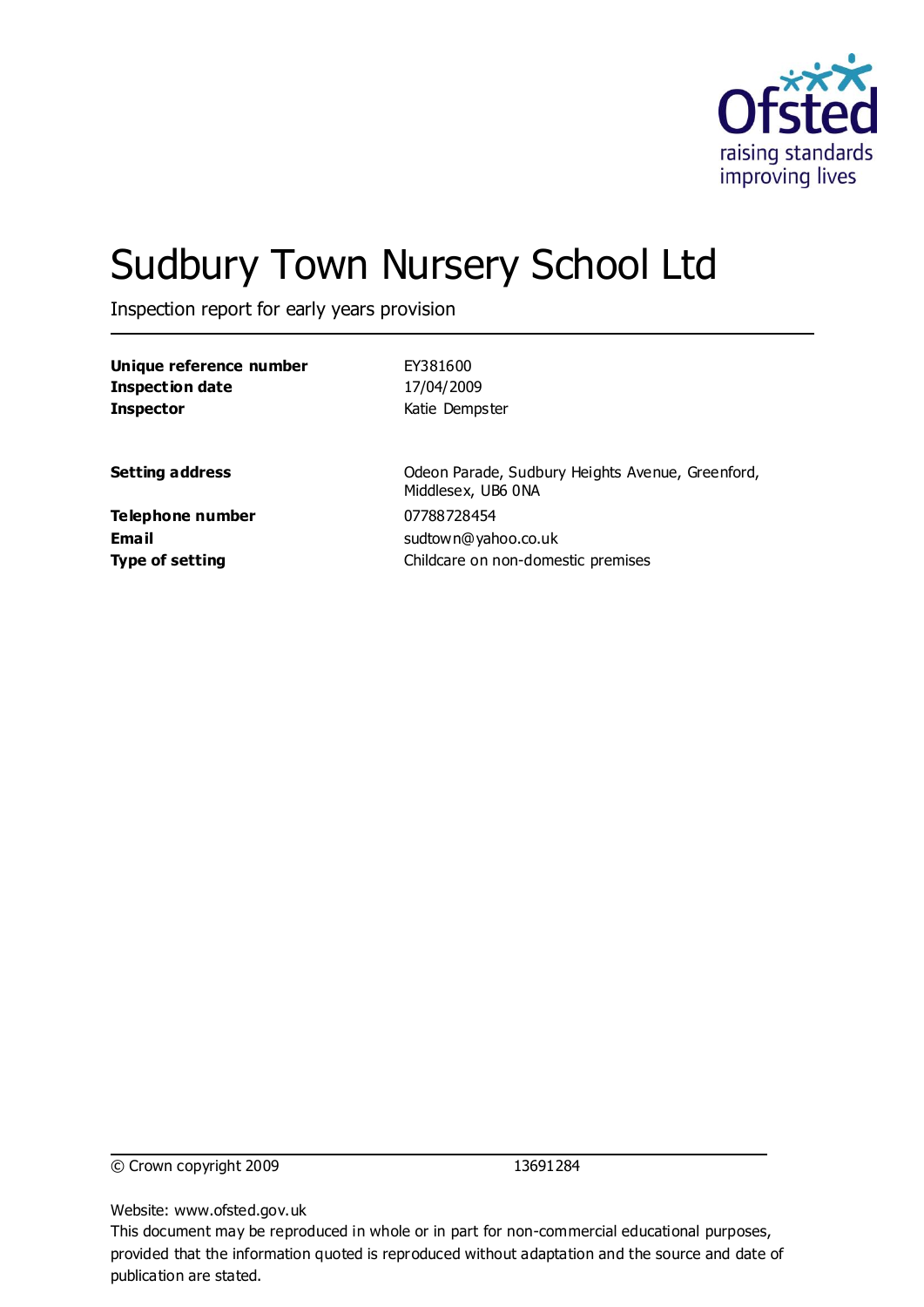### **Introduction**

This inspection was carried out by Ofsted under Sections 49 and 50 of the Childcare Act 2006 on the quality and standards of the registered early years provision. 'Early years provision' refers to provision regulated by Ofsted for children from birth to 31 August following their fifth birthday (the early years age group). The registered person must ensure that this provision complies with the statutory framework for children's learning, development and welfare, known as the *Early* Years Foundation Stage.

The provider must provide a copy of this report to all parents with children at the setting where reasonably practicable. The provider must provide a copy of the report to any other person who asks for one, but may charge a fee for this service (The Childcare (Inspection) Regulations 2008 regulations 9 and 10).

The setting also makes provision for children older than the early years age group which is registered on the voluntary and/or compulsory part(s) of the Childcare Register. This report does not include an evaluation of that provision, but a comment about compliance with the requirements of the Childcare Register is included in Annex B.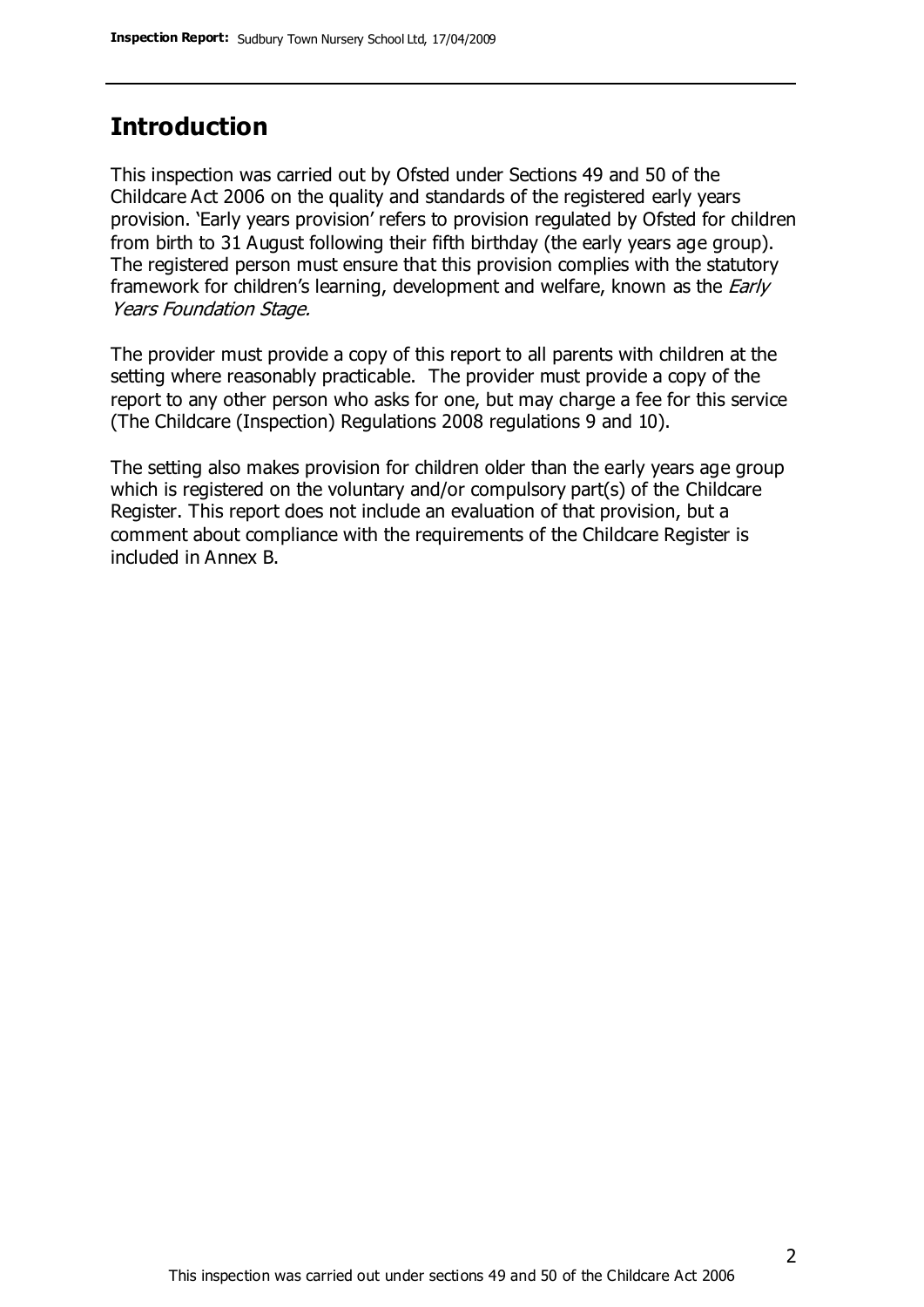# **Description of the setting**

Sudbury Town Nursery School has been registered since 1997 and moved to new premises in 2008. It is privately owned and based in the ground floor of a building in a residential area of Greenford in the London borough of Ealing. The children have use of three play rooms, toilets, washing and nappy changing facilities. There is access no to an outdoor play area but children are regularly taken to local green spaces for fresh air and exercise. A maximum of 52 children under five years may attend the nursery at any one time and there is currently 35 children on roll. The nursery is open each week day from 08.00 to 17.45 for 50 weeks of the year. Children come from the local community. Children with special needs and also those who speak English as an additional language attend the setting. The staff team consists of 11 members, 10 of the staff, including the manager hold appropriate early years qualifications. The nursery also employs a cook who has completed a Food and Hygiene course. The nursery receives support from the Local Authority. The setting is registered on the Early Years Register and both the compulsory and voluntary parts of the Childcare Register.

# **Overall effectiveness of the early years provision**

Overall the quality of the provision is good. The staff provide a happy welcoming environment where children are cared for and valued as individuals. Children are confident, independent and enjoy exploring the stimulating environment staff have created. The setting has been very well set out, meaning children have access to a wide range of exciting and interesting resources and equipment, fully accessible to all the children. Improvements have been made since the last inspection and selfevaluation systems are effective in identifying the key strengths as well as areas for improvement. The setting has systems in place for the observation, assessment and planning for individual children, which with further development, will ensure children's next steps in learning are effectively planned for.

## **What steps need to be taken to improve provision further?**

To further improve the early years provision the registered person should:

develop systems for assessment and planning to ensure information known about children's development is used to record their progress and plan for their next steps in learning, in line with the Early Learning Goals

## **The leadership and management of the early years provision**

All required documentation is in place, well organised and used effectively for the safe and efficient management of the setting. The staff team work well together and their combined experience, knowledge and skills benefit the children. A thorough written self-evaluation has been completed, covering all aspects of the setting's practice. Areas for development have been identified and managers are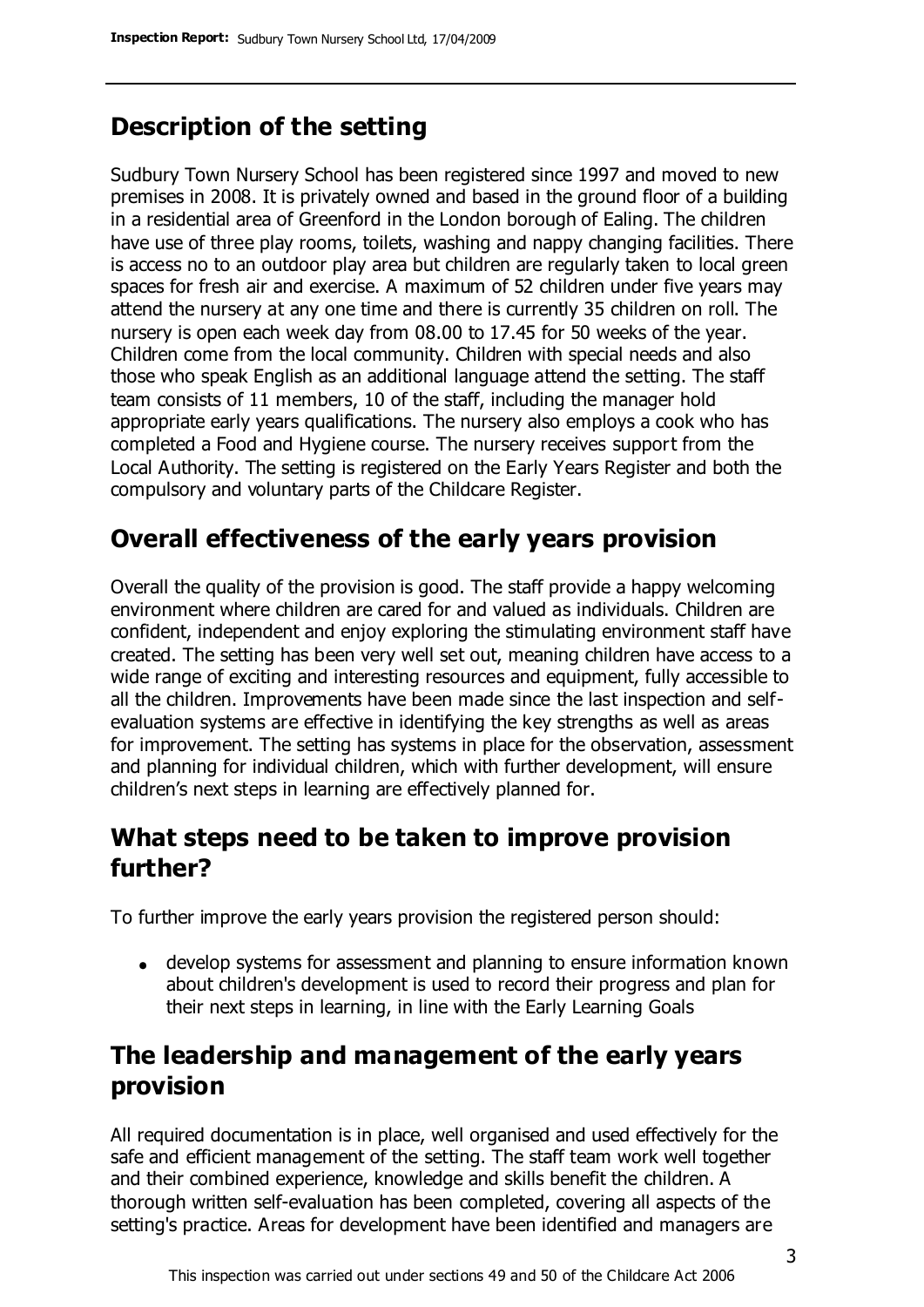committed to making improvements. They have been pro-active in seeking support and guidance and have made many improvements since their last visit from Ofsted. This has been highly beneficial for children's health and safety, and the educational programme has been extended across all areas of learning. Children's safety is of high importance and staff practise effective safety precautions with the children. For example, when taking walks with the children, they all wear high visibility jackets and ID tags which identify them to the nursery. The setting's environment is safe and secure; staff carry out daily safety checks and a formal written risk assessment is carried out annually. The setting have employed an outside agency to conduct a safety check report, this ensures the setting is of the highest safety standards. Clear safeguarding policies are in place, inline with current legislation.

A good partnership with parents has been established. Parents receive information about the setting through information displayed on the notice board, newsletter updates, and through verbal feedback from staff. New parents receive an information pack which includes some of the setting's policies and procedures, information about the setting, sample menus and information about the Early Years Foundation Stage and how the setting is implementing the framework. This information is easily understood and allows parents to link together other information they receive about their child's progress as well as their profiles which they receive when the children leave the setting. The setting has formed close links with local Early Years advisors and other professionals.

## **The quality and standards of the early years provision**

Children are happy, content and enjoy their time at the setting. Staff have a good understanding of the Early Years Foundation Stage and support children's learning well. The learning environment successfully promotes children's progress towards the early learning goals. The setting has been carefully created to help children feel confident in directing their own play through choice and variety. There is a wealth of toys and resources available which are laid out attractively and easily accessible for children to enjoy. The setting has a separate baby unit specifically created to offer support to parents and young babies. The warm and well thought out environment has received recognition from their local early years, in the Centres of Excellence reports, for the setting's use of resources and its home from home structure.

Children are inquisitive as they explore the resources and are creative in how to play with them. Children enjoy talking to each other through a large piece of tubing, giggling as they listen to how their voices change. The well resourced home corner allows children to stretch their imagination, they have access to many real items which helps them to build on their ideas for role play. Children do not have access to an outdoor area, however children enjoy regular trips for walks around the local area and to the nearby park. Children enjoy looking at the fish pond along one of the routes, they excitedly point at the fish and talk about the bright colours. Staff have created an outside feel to the setting, children play with tree trunks, plant seeds and bulbs in the soil trays and play in the construction corner with the road signs and builder costumes. The setting has recently adopted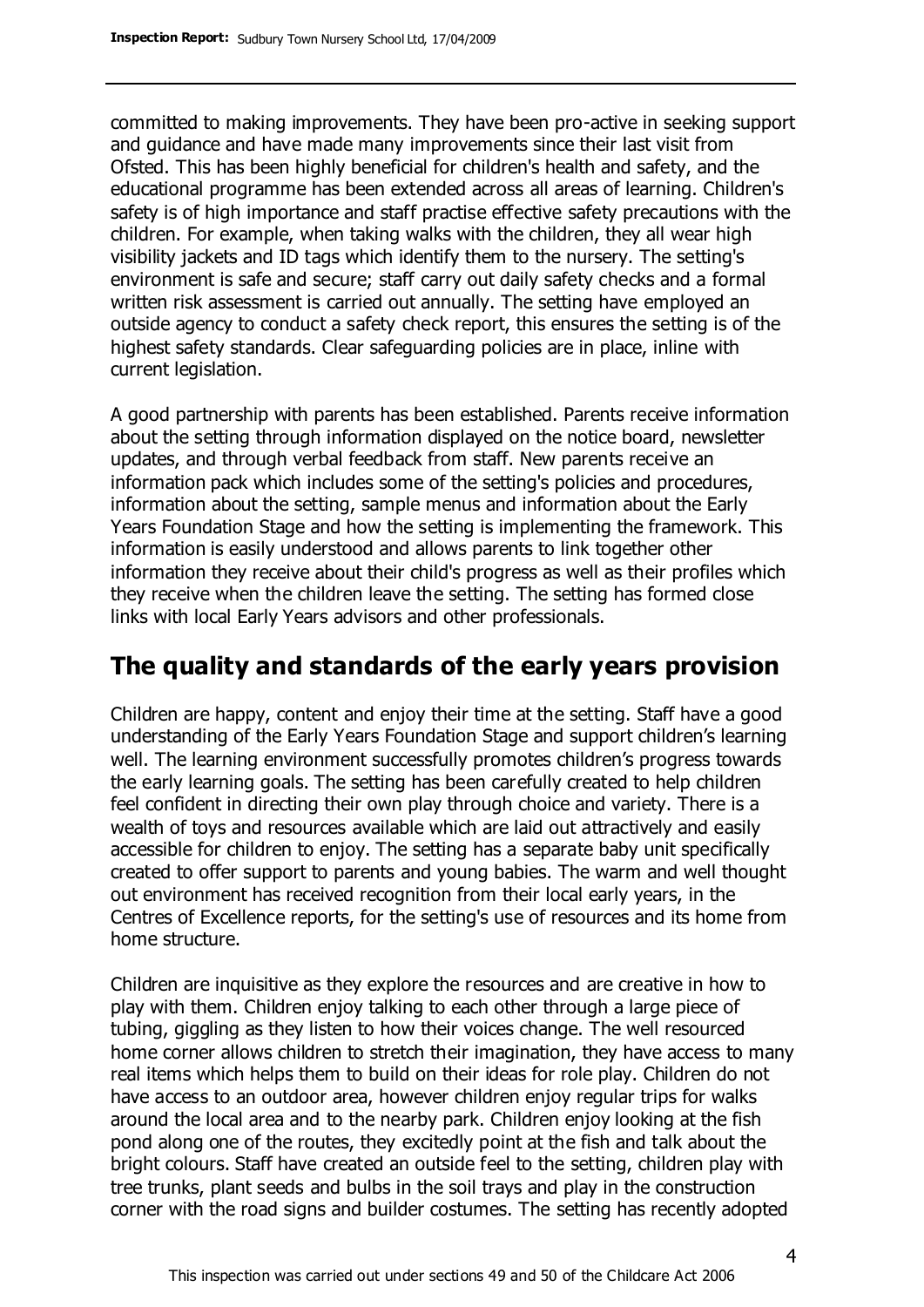some pet African snails. Children sit fascinated by the snails as staff ask questions to extend their thinking. For example, 'these snails aren't from this country, how do you think they got here?'.

Staff know the children well and use their knowledge of children's interests to inform planning. Staff are skilled at using children's interests to aid learning in other areas. For example, using children's interest in cars to make playing and learning in the sand and paint play more inviting. Staff make regular observations of the children and then use this information to identify possible areas for development for each individual child. Children make progress in their learning as this can be tracked back from previous plans, however, at present children's learning is not linked to their progress towards the early learning goals, meaning their next steps in learning are not accurately identified.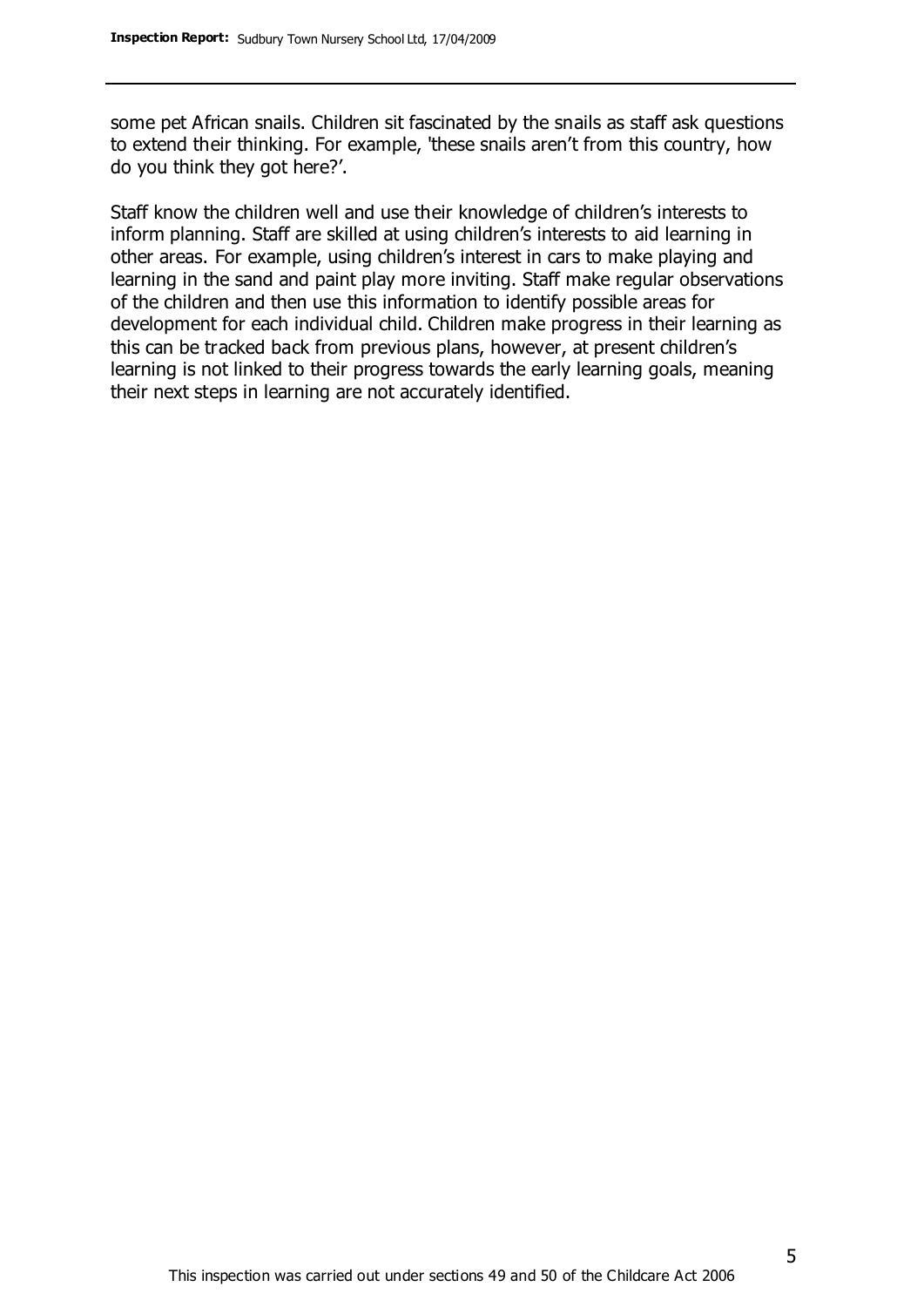# **Annex A: record of inspection judgements**

#### **The key inspection judgements and what they mean**

Grade 1 is Outstanding: this aspect of the provision is of exceptionally high quality Grade 2 is Good: this aspect of the provision is strong Grade 3 is Satisfactory: this aspect of the provision is sound Grade 4 is Inadequate: this aspect of the provision is not good enough

#### **Overall effectiveness**

| How effective is the provision in meeting the needs<br>of children in the Early Years Foundation Stage? |  |
|---------------------------------------------------------------------------------------------------------|--|
| How well does the provision promote inclusive practice?                                                 |  |
| The capacity of the provision to maintain continuous                                                    |  |
| improvement.                                                                                            |  |

#### **Leadership and management**

| How effectively is provision in the Early Years               |  |
|---------------------------------------------------------------|--|
| <b>Foundation Stage led and managed?</b>                      |  |
| How effective is the setting's self-evaluation, including the |  |
| steps taken to promote improvement?                           |  |
| How well does the setting work in partnership with parents    |  |
| and others?                                                   |  |
| How well are children safequarded?                            |  |

#### **Quality and standards**

| How effectively are children in the Early Years<br><b>Foundation Stage helped to learn and develop?</b> |   |
|---------------------------------------------------------------------------------------------------------|---|
| How effectively is the welfare of children in the Early                                                 | ר |
| <b>Years Foundation Stage promoted?</b>                                                                 |   |
| How well are children helped to stay safe?                                                              |   |
| How well are children helped to be healthy?                                                             |   |
| How well are children helped to enjoy and achieve?                                                      |   |
| How well are children helped to make a positive                                                         | 2 |
| contribution?                                                                                           |   |
| How well are children helped develop skills that will                                                   |   |
| contribute to their future economic well-being?                                                         |   |

Any complaints about the inspection or report should be made following the procedures set out in the guidance available from Ofsted's website: www.ofsted.gov.uk